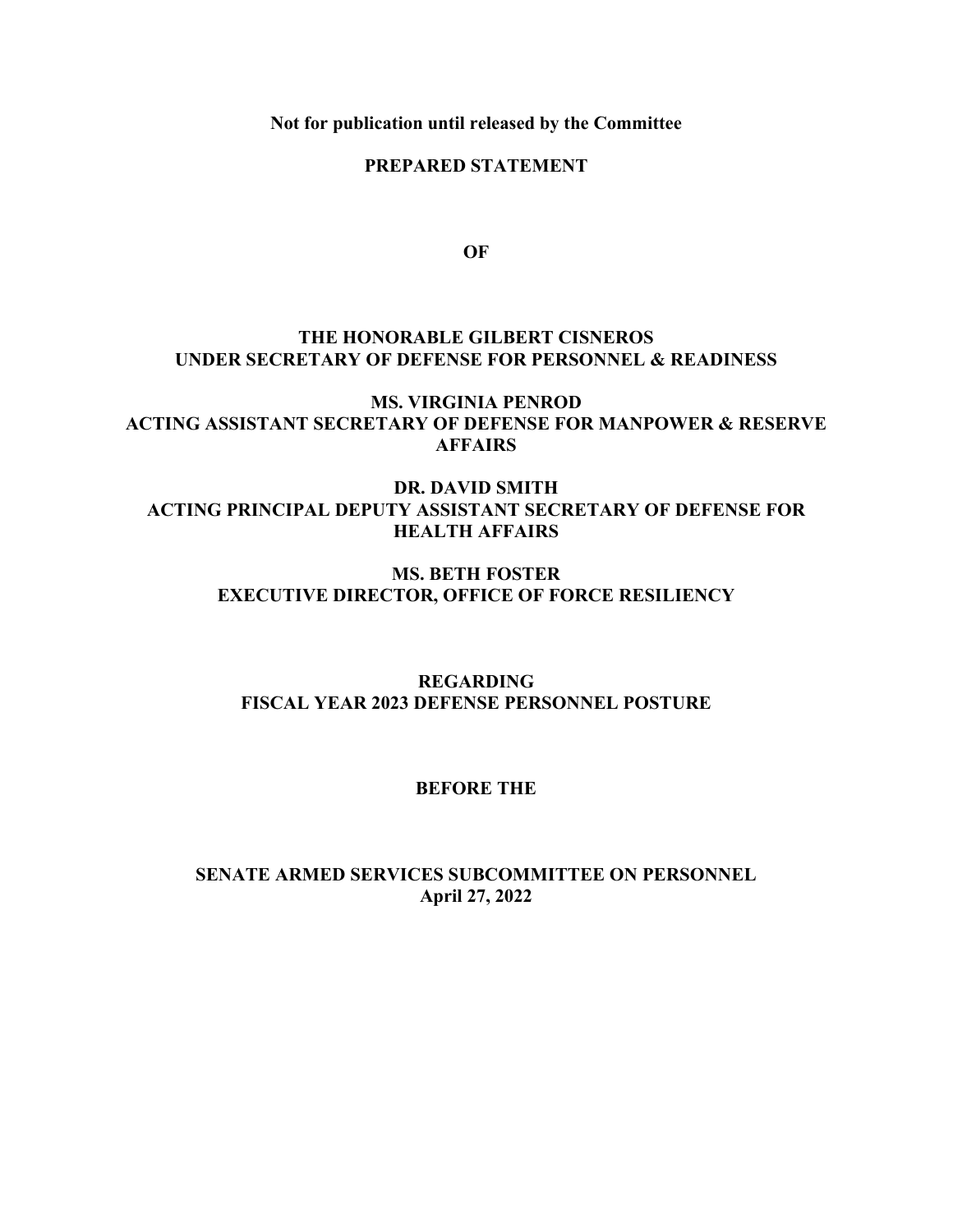Chairwoman Gillibrand, Ranking Member Tillis, and members of the Personnel Subcommittee, thank you for the opportunity to testify before you, along with the other leaders of the Office of the Under Secretary of Defense for Personnel & Readiness (OUSD(P&R)), to discuss the Department of Defense's greatest strength – our people. We are proud to represent the 2.3 million Active and Reserve Component Service members and over 900 thousand DoD civilians who defend our nation every day, not to mention the families who serve alongside them.

In Secretary Austin's earliest Message to the Force and actions related to addressing sexual assault, he made clear that taking care of people is not only the right thing to do, but it is imperative for our national security. While past Administrations and DoD leaders have acknowledged the importance of the workforce, I believe President Biden, Secretary Austin, and Deputy Secretary Hicks have truly shown both in their words and actions that DoD will invest in our greatest strategic advantage, our people. This commitment is evident throughout the FY23 Defense Budget.

To ensure our national security in both the near and long term, Secretary Austin identified three overarching ways in which we will carry out the newly released 2022 National Defense Strategy (NSD) priorities – integrated deterrence, campaigning, and building enduring advantage. While these three specific initiatives have different focus and goals, essential to each is having the right people today and in the future to carry out our strategic imperatives. To quote Secretary Austin, "[s]trategies mean little without the right people to execute them." Therefore, specifically under the umbrella of building enduring advantage, the Department, with P&R at the forefront, will focus on investing and building the best future force, strengthening readiness through resilience, enhancing accountable leadership, and supporting our Service members and their families.

### **RECRUITING THE RIGHT TALENT**

A critical component to building enduring advantage is maintaining the flow of highly qualified recruits through the accession pipeline. We must invest in human capital initiatives to compete for, hire, develop, and retain highly skilled experts in the ever-changing national talent landscape. However, more so than in the recent past, the Department is in fierce competition for skilled, relevant and innovative talent to cultivate a technologically dominant force that is strategically ready, globally relevant and flexibly sustainable. Given the tight labor market exacerbated by the residual effects of the COVID-19 pandemic and general military-civilian disconnect, the Services are facing a challenging recruiting environment. The size and quality of the youth market has changed very little in ten years. Only 23% of today's youth are eligible for military service without a waiver, and only 2% are eligible, high-quality, and likely to serve. Youth propensity has declined over the last several years, from 13% in 2018 to 9% in 2021. This decline represents approximately 1 million fewer youth propensed for military service. Female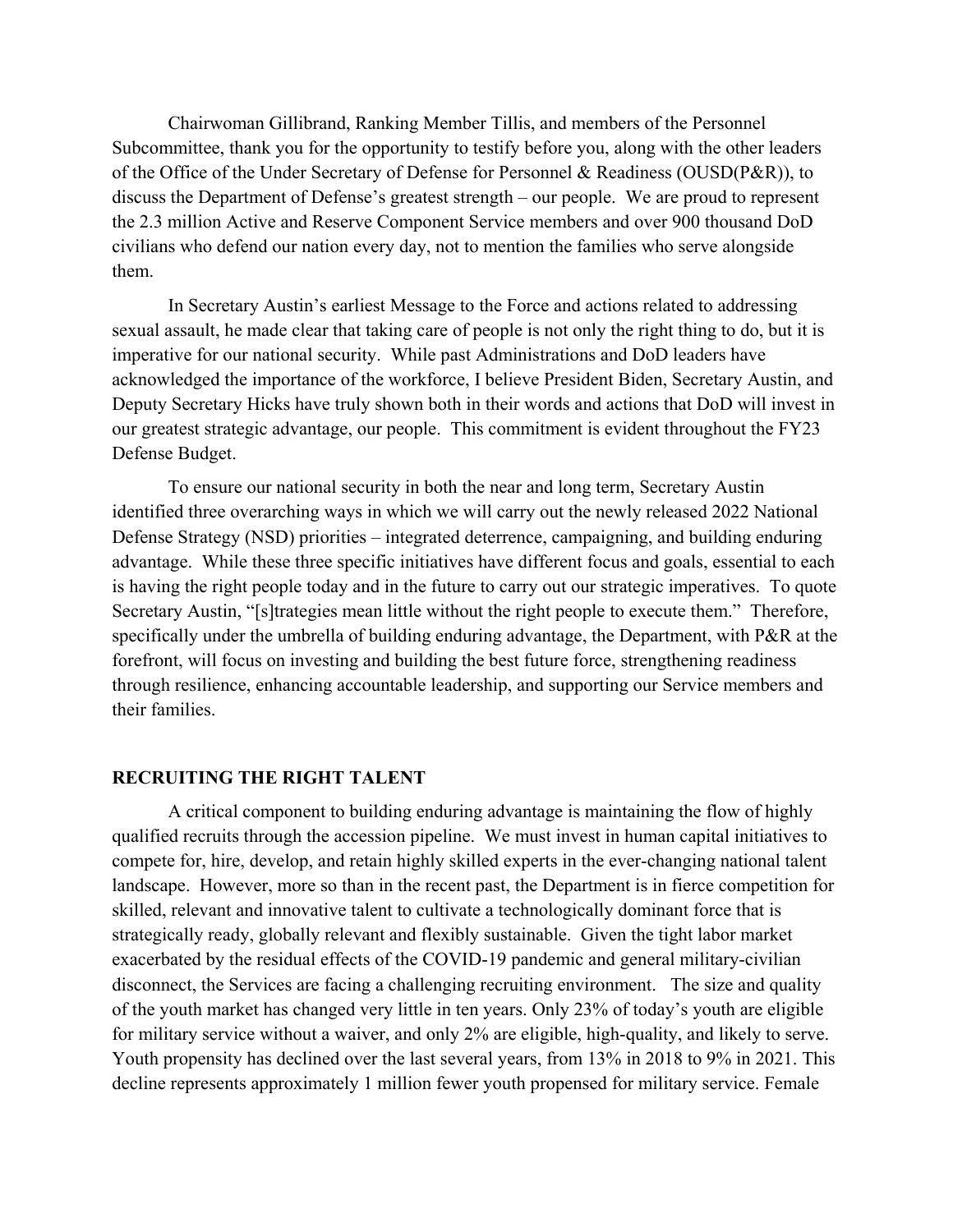propensity also declined during the same time period, from 10% in 2018 to 5% in 2021. It is likely that recruiting challenges will be present for the foreseeable future.

To address some of these challenges, the Services modified recruiting and basic training activities, and capitalized on innovative initiatives to leverage digital and virtual recruiting tools and engage prospective recruits. Working with the Services, P&R is focused on overcoming the ever-widening gap between the American people and the military by bolstering the strategic tools needed to expand outreach efforts to reach a diverse pool of youth across the nation. We are ensuring that the Services have the necessary authorities and tools to recruit the most qualified cohort of Soldiers, Sailors, Airmen, Marines and Guardians reflective of our nation's tremendous talents and diversity. Additionally, Department leadership has addressed gender equity across the force from tackling barriers to childcare, heightened awareness, response, and prosecution of sexual assault/sexual harassment, and improvements to pregnancy and leave policies. The only way for us to compete, deter, and win in today's complex global environment is to find the most innovative and open-minded cadre of recruits from every part of this great nation. We are marketing to those who have not traditionally considered military service as a career option and reaching out to influencers who may help or support a young person's decision to join the military. We are also leveraging other outreach programs as recruiters' access to high schools have become more difficult over the years. The FY23 Defense Budget reflects the Services' required resources to support these primary recruiting levers (recruiters, marketing, and bonuses) in order to help offset the difficult recruiting environment.

As you will hear directly from the Services on their outlook to meet their current fiscal year recruiting goals for Active and Reserve components, we believe the FY23 Defense Budget, including the 4.6% military pay raise will help address some of the upcoming challenges. As you heard in testimony last week, ensuring we have the right number of people, with the right skills and talent, has the highest attention of Department's senior leadership. We are committed to not only meeting our military recruiting targets, but also finding the most qualified and mission ready talent this great Nation has to offer.

#### **DoD Civilian Workforce**

As critical enablers of our warfighters, DoD civilians perform functions in intelligence, research and development, equipment maintenance, healthcare, family support, base operating services, and other activities that directly support the military forces and readiness. The DoD civilian workforce possesses capabilities, expertise, and skills that directly impact DoD's worldwide military operational capabilities. The Department continuously strives to improve its ability to recruit, retain, develop, and reward the civilian workforce to support the warfighter and encourage innovative best practices throughout the armed forces.

One of the Department's biggest civilian workforce challenges is the competition for talent in innovation and cutting-edge fields that are in high demand across the public and private sectors, and critical to the support of DoD's national defense mission. Therefore, the Department continues to utilize a variety of human capital solutions to better compete and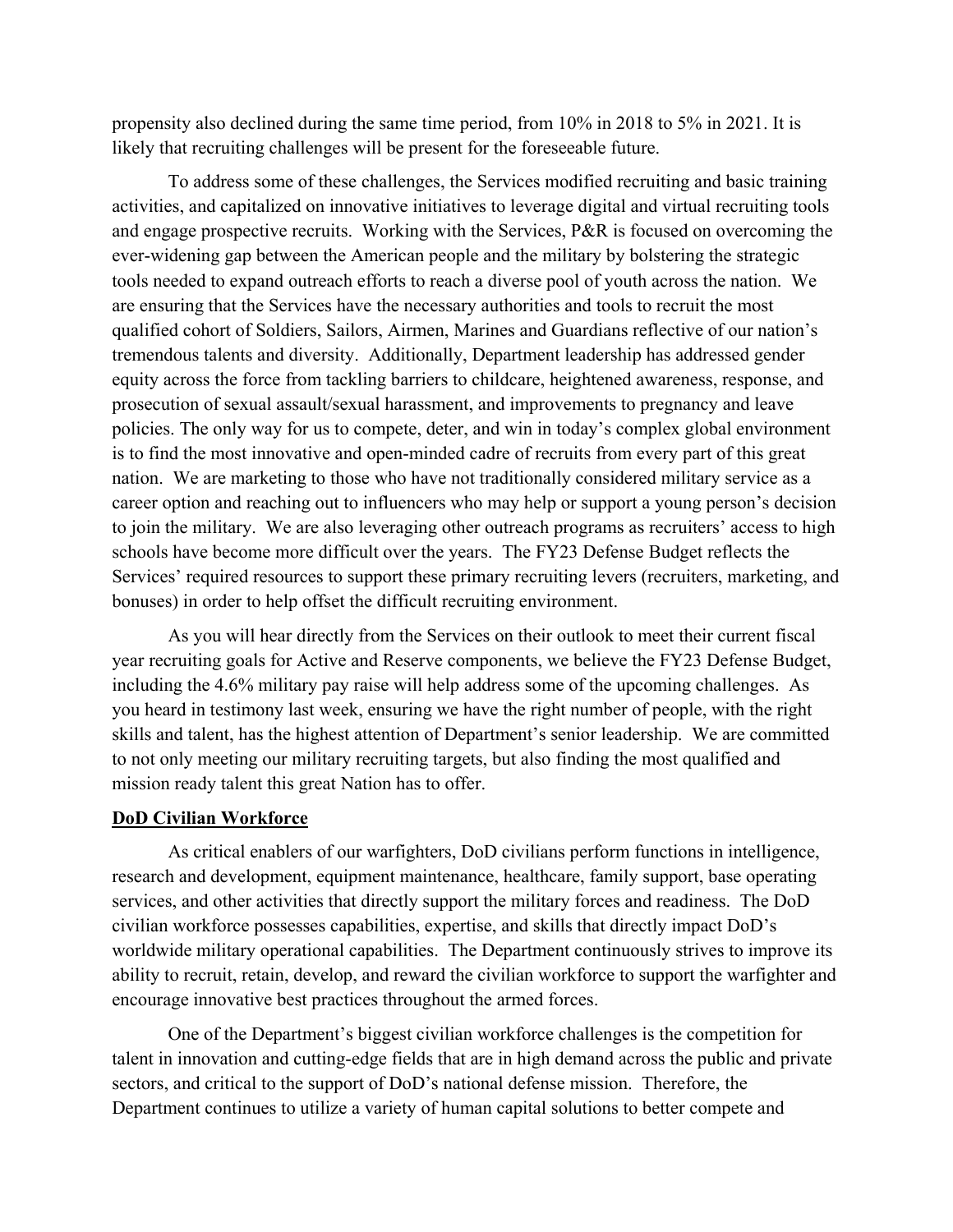overcome market demands for these critical skills, including increased pay and other incentives. To that end, we thank Congress for providing streamlined direct hiring authority for critical scientific, technology, engineering, and mathematics (STEM), cyber, healthcare, and other positions. This is a critical tool to compete against the private sector by reducing our time-tohire and allowing us to target the talent needed in these key areas.

The Department is exploring other options to narrow the talent gap between defense strategy and emerging technologies, to include resourcing the innovation workforce by recruiting, up- or reskilling, and retaining tech-savvy, data-skilled civilian talent, through publicprivate partnerships, working with universities, and other opportunities. We are also proactively growing and developing the pipeline of future talent and have seen great success in the use of a variety of internship, scholarship, and fellowship programs managed both at the enterprise and component levels, such as the Science, Mathematics, and Research for Transformation (SMART) program, the John S. McCain Strategic Defense Fellows Program, and the National Security Education Boren Scholarship and Fellowship programs. We must ensure that strategic workforce planning and human capital management activities support the Department's need to shape a professional, agile, and ready civilian workforce.

#### **RETAINING THE RIGHT TALENT**

Not only do we have to recruit the right talent, but we need to retain and invest in our people to meet mission-critical needs now, as well as emerging mission requirements of the future. However, similar to recruiting, Services are also facing some retention challenges in certain high-demand, low-density fields due to a strong economy and high operational tempo. To address these specific skills challenges, we continue to use a mix of tailored retention bonuses and non-monetary incentives to enhance retention and fill military occupational specialty gaps. And thanks to Congress, we have recent legislative authorities that allow us to go beyond the traditional up or out structure, as well as allowing lateral entry of individuals with certain specialized skills and career intermission programs for Service members who need to step away from Active service to pursue educational or occupational opportunities or to address personal priorities. These incentives allow DoD to compete with the private sector for high-demand and critical talent. Another key retention and people focus area with the highest attention of the administration, is ensuring appropriate compensation for our service members and strengthening the economic security of those who serve and their families.

### **Compensation and Economic Security**

However, retention of quality talent is bolstered by more than bonuses and incentives. Ensuring that we are appropriately compensating our workforce and increasing the overall economic security of Service members and military families is critical to mission readiness. While we believe that the current military compensation package is fair and compares favorably with the private sector, in order to remain competitive, we must keep pace with private-sector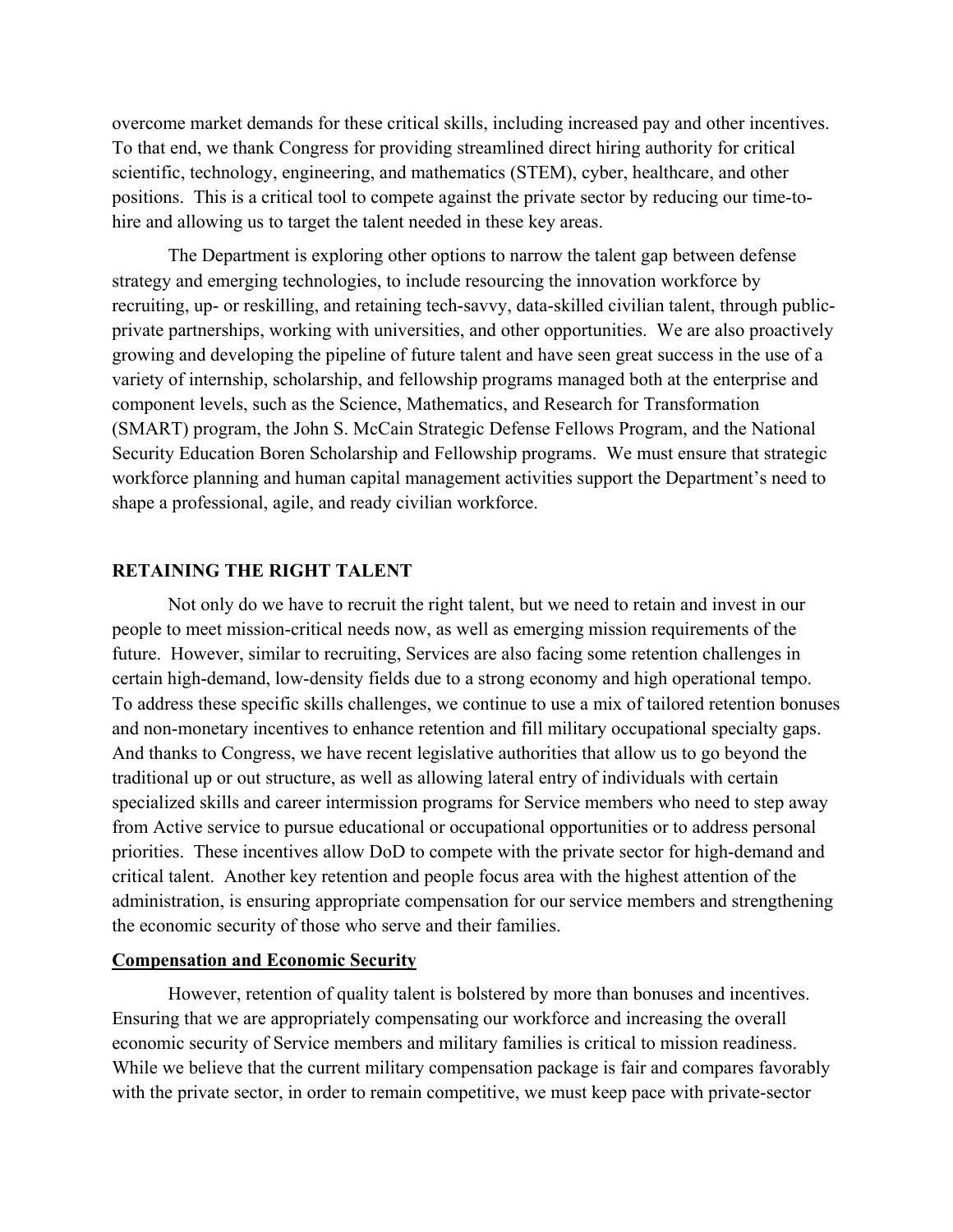wage growth and inflation. The 4.6% across-the-board basic pay raise included in the FY23 Defense Budget request does just that. With low unemployment and increasing private-sector wages, we have to remain vigilant to ensure military compensation remains attractive so we can recruit and retain the force we need.

And while the data shows that Service members are paid above most of their civilian counterparts, we also know that individual circumstances vary and there are those who are struggling to make ends to meet. To that end, Secretary Austin issued a memorandum in November 2021 announcing Department-wide efforts to strengthen economic security in the force. The Department recognizes some Service members and families are experiencing economic challenges related to the COVID-19 pandemic and increasingly competitive housing markets. To ease the financial burden of rising housing costs, we authorized temporary increases in Basic Allowance for Housing (BAH) rates for 56 Military Housing Areas. BAH is a fundamental part of the military pay package and BAH rates must be based on the costs of adequate housing for civilians with comparable income to members in the same area. The temporary BAH rate increases were available to Service members in areas where the COVID-19 pandemic had a significant impact on rental housing costs until the updated 2022 BAH rates were put into effect.

We are also grateful to Congress for recent legislation included in the FY22 NDAA authorizing the Basic Needs Allowance (BNA), which supplements a Service member's compensation up to 130% of federal poverty guidelines, for those whose household income falls below this threshold. This primarily affects junior Service members with large families. The Department is currently in the process of implementing this incentive and the first BNA payments are scheduled to go out in January 2023, as authorized by Congress.

While additional data collection and analyses are underway to understand the full scope of the issue, particularly around food insecurity, the Department is implementing solutions to aid those in need. With the understanding that a military family's economic security is critical not only a Service member's well-being, but to command climate, mission readiness, and retention, the Military Departments and Service leadership are educating leaders at all levels of command to identify and support Service members experiencing economic insecurity, and direct them, and their spouses, to military and community resources. Department support in this area includes, among other things: financial assessments and counseling; improved access to and increased assistance with childcare; education subsidies and employment support for spouses; and increased access to nutritious and affordable food options. All these efforts are designed to reduce stigma, increase financial help seeking behaviors, and increase stability for Service members and families. The Department created a web-based Economic Security toolkit for commanders and service providers on Military OneSource to provide military leaders with existing resources and flexibilities to address housing availability, financial well-being, and food security. As part of the campaign rollout, the toolkit was included in a SECDEF memorandum on Strengthening the Economic Security of the Force on November 17, 2021; included in a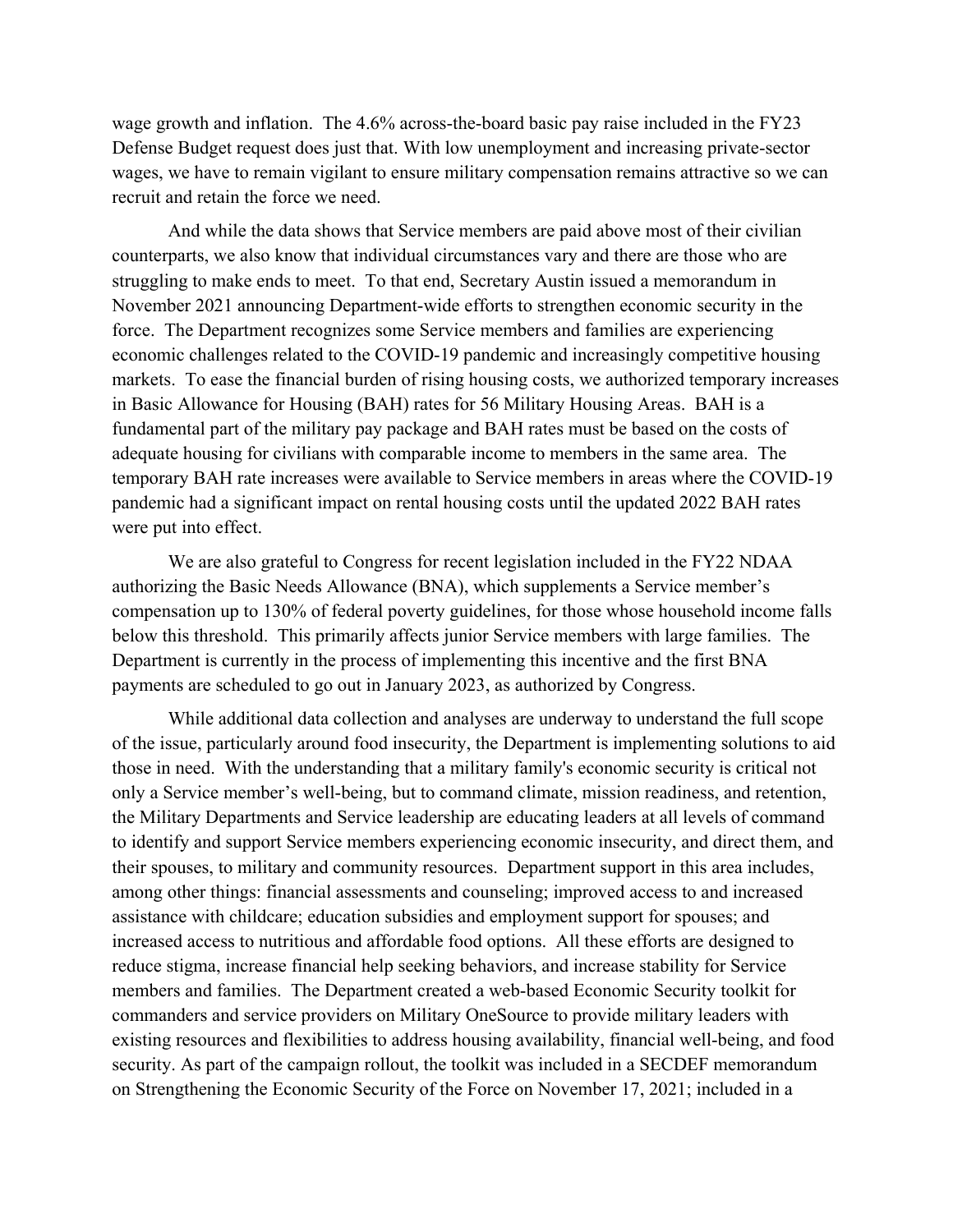Defense.gov article; provided in a video developed by the Defense Visual Information Distribution Service; and featured continually on the Military OneSource website, social media and eNewsletters.

To address many of these issues, we will be working with the White House to initiate the 14th Quadrennial Review of Military Compensation (QRMC) later this year. This next iteration of the QRMC will serve as an opportunity to thoroughly review and assess our military compensation system to strengthen our members' economic security, and better attract and retain Service members and their families.

Likewise, our investments in the civilian workforce focus on the importance of federal employees as an element of the Department's Total Force. The 4.6% requested pay raise is critical to compete for, hire, develop, and retain highly skilled experts. The requested increase allows the Department to achieve and maintain technical and intellectual superiority, and remain competitive with private industry in attracting and sustaining a talented workforce.

In conjunction with the requested federal pay increase, the Office of Personnel Management (OPM) issued a memorandum on January 21, 2022 to Executive departments and agencies, "Achieving a \$15 Per Hour Minimum Pay Rate for Federal Employees." This change will impact over 67,000 federal employees, 57,500 of whom work at DoD. The affected DoD employees, including many military spouses, are in Nonappropriated Fund activities, providing valuable contributions as sales clerks, child care staff, food service workers, laborers, and in many other occupations serving our DoD communities. The minimum wage increase will also have a positive impact on DoD Morale, Welfare, and Recreation programs, allowing installations to attract, hire, and retain a high quality workforce and positively impact military families. Similarly, approximately 5,000 child and youth program employees have received a pay increase. The Department is exploring whether higher wages for the employees who provide these important services will attract more caregivers and, as a result, increase capacity for care.

### **Child Care Access and Expansion**

Child care is a workforce enabler and a critical component of the readiness, efficiency, and retention of the Total Force. Our experience with COVID-19 also highlighted the importance of child care in contributing to the well-being and economic security of our families. Staffing shortfalls decreased the number of children cared for in installation and communitybased programs. Affordable, quality child care continues to be a challenge facing many DoD families and the nation writ large. Child care is among the lowest paid occupations in the nation, and child care professionals with a similar education earn less than those working in different fields, which contributes to the persistent challenge of recruiting and retaining the workforce needed to meet the child care needs of our families.

To best support the child care needs of our Service members and civilian workforce, the Department will be investing in construction of on-base child development centers; expanding fee assistance programs; extending fee assistance programs to lower income DoD civilian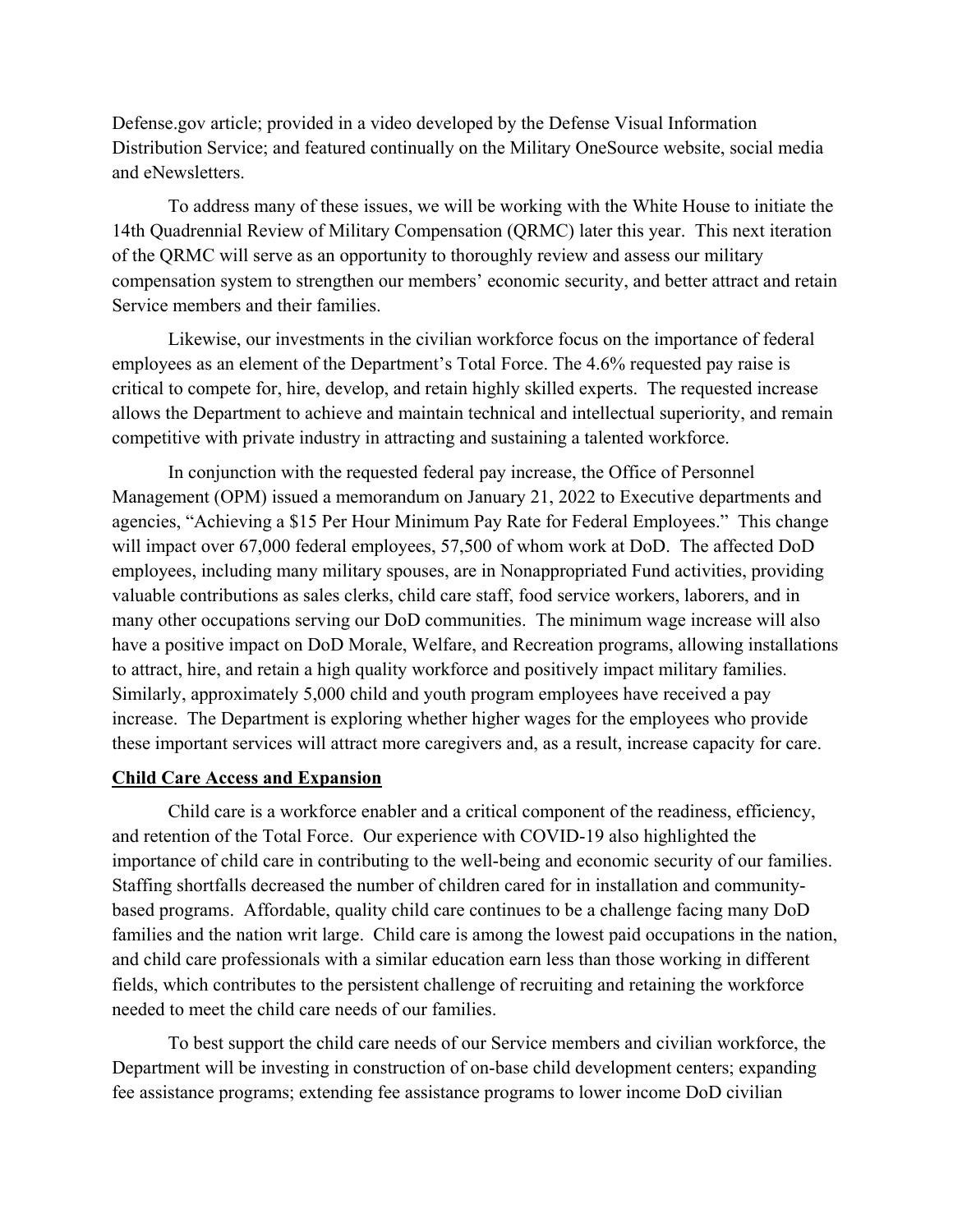families; and supporting public-private partnerships to increase child care capacity in highdemand, low-capacity areas. In October 2021, the Department adjusted the fee assistance amounts for which families would qualify, and implemented the \$1,500 monthly per child provider rate cap to match the traditional community-based fee assistance program. This adjustment increased the amount of fee assistance for which families are eligible.

The FY23 Defense Budget included funding to continue a pilot program providing Service members financial assistance to offset the cost of in-home child care, such as care provided by nannies. It also expands The Military Child Care in Your Neighborhood PLUS program which utilizes the States Quality Rating and Improvement Systems as an indicator of provider quality, in lieu of national accreditation, broadening the pool of providers eligible to receive fee assistance on behalf of military families.

P&R continues to work in collaboration with the Military Departments on the development and implementation of initiatives aimed at improving child care availability, addressing child care staffing challenges, exploring public-private partnerships, identifying construction requirements, and expanding our child care community-based fee assistance program. Addressing child care access for all Service members, as well as certain DoD civilians, is another critical element to building enduring advantage, and the right thing to do to take care of our people.

#### **Military Spouse Employment**

We are especially cognizant of the sacrifice military spouses make in their careers or education as they move from one duty station to the next with their Service member and other dependents. Therefore, DoD remains committed to providing military spouses with information, resources, and tools to assist in achieving their educational and employment goals. The Department's Spouse Education and Career Opportunities (SECO) program augments the Service's installation based programming through high quality virtual support. The Department continues to increase employment opportunities through the broadening of the Military Spouse Employment Partnership (MSEP), with a focus on critical employment sectors such as information technology, education, and small businesses. Broadening the MSEP program to include small businesses in military impacted communities will provide more employment opportunities for military spouses. As outlined in the "Strengthening America's Military Families" report, Federal agencies have committed to employing military spouses in partnership with the DoD. 16 Federal employers have joined MSEP, increasing employment opportunities for military spouses in the Federal sector. Military spouses can find employment opportunities from more than 540 MSEP employer partners via MSEP jobs portal., MSEP is made up of more than 500 companies, federal agencies, and non-profit organizations that are committed to recruit, hire, promote, and retain military spouses. To date, MSEP employer partners have hired more than 220,000 spouses.

In addition, to assist military spouses with starting and maintaining meaningful employment and careers, the Defense State Liaison Office works with state legislators in all 50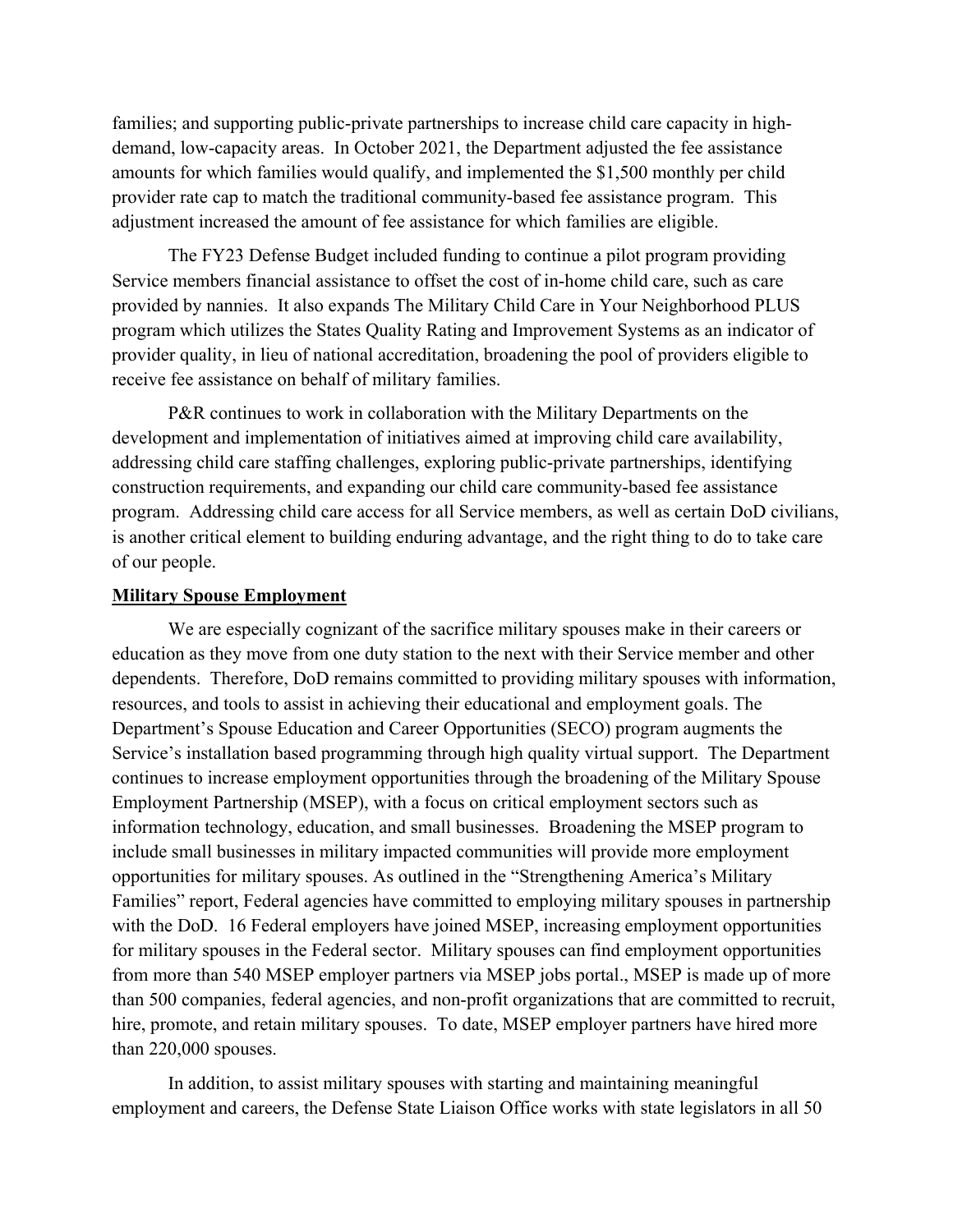states to improve and enhance state laws governing occupational license portability and reciprocity. Again, Congress helped us in the FY20 NDAA, authorizing DoD to enter into a cooperative agreement with the Council of State Governments (CSG) to support professions developing inter-state compacts for licensure. To date, five professions (teaching, clinical social work, massage therapy, dentistry/dental hygiene, and cosmetology/barbering) have been provided grants of up to \$1 million each and CSG has started convening advisory groups for each profession from September 2021 – January 2022, and expects all compacts to be ready by January 2023.

Understanding that military spouses are usually transitory based on their service member's duty location we are addressing the ongoing challenge of ensuring they are aware of available resources and support to assist them. And as directed by the FY22 NDAA, we are implementing recommendations from the GAO to improve communications that engage military spouses with career assistance resources. Ensuring awareness and increasing utilization of resources across the force, from our youngest spouse to our most seasoned, is crucial to retaining our Service members and their families and ensuring family readiness.

## **Commissaries**

We are aware that the current economic conditions and COVID-19 have directly impacted our Commissaries. Access to grocery products worldwide remains a top-priority of the Defense Commissary Agency (DeCA) which continues to manage amplified supply chain issues, coupled with inflationary pressures, and increased expenses due to ground transportation shortfalls and delays. Our DeCA team is working with the U.S. Transportation Command (TRANSCOM) to prioritize shipments to overseas locations, ensuring product availability for those serving in OCONUS environments and continues to work with suppliers and distributors to meet the demand.

Defense Commissaries are DoD's first line of defense for families in need. Their primary purpose is to provide food security by offering healthy food at significant savings. The benefit enhances quality of life and readiness for military Service members, their families, retirees, Medal of Honor recipients, their authorized family members, and all veterans with a serviceconnected disability. Additionally, we continue to create innovative approaches to increase customer convenience and educate patrons on the value and the savings generated by using their well-deserved benefit.

## **COVID-19 Efforts and Way Ahead**

Mitigating COVID-19 will continue to be a top priority for the Department. We will align our activities with the White House, and federal partners, and our activities will be informed by the best science and evidence. The Department has met the COVID-19 challenge, harnessing our resources to provide needed support across the Nation and to stressed healthcare systems; administering millions of vaccines to over 90% of our Service members and millions of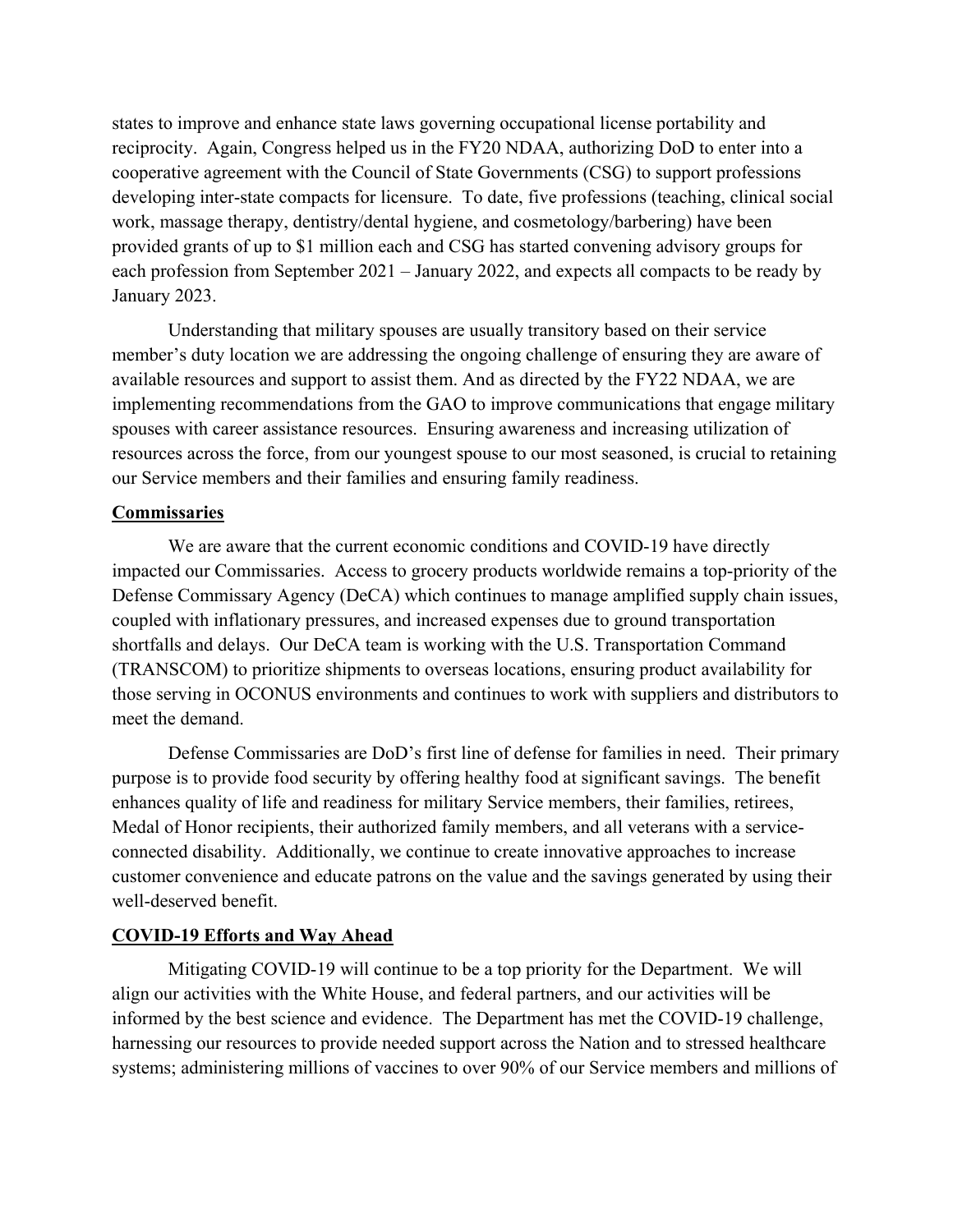beneficiaries and workers; and procuring personal protective equipment, tests, therapeutics, and tests on behalf of the federal government.

The Department will continue to support vaccination requirements. Our Force must remain healthy and ready to defend the Nation. Vaccination against COVID-19 helps us achieve that goal, and will ensure we remain the most lethal and ready force in the world. This FY23 Defense Budget prioritizes the Department's response to the COVID-19 pandemic, allowing us to be equipped for any future challenges COVID-19 may present, as well as other biological threats, to challenge the American people.

As our employees re-enter the workplace, we cannot expect to return to "business as usual." Throughout the pandemic, we embraced telework and flexible schedules to achieve new efficiencies, and will continue to employ successful practices to promote a resilient and productive workforce.

#### **RESILIENCE AND ACCOUNTABLE LEADERSHIP**

 In Secretary Austin's March 4, 2021, Message to the Force, he specifically called out the need to build resilience and readiness, and ensure accountable leadership under the broader goal to "Take Care of Our People." Much of P&R's focus under his leadership has been addressing these for which the Department has historically fallen short. Addressing these topics is critical to reflect our values, maintain cohesive and strong units that are necessary for battlefield effectiveness, and ensure our overall military readiness and leadership on the global stage. We continue efforts to address sexual assault and sexual harassment with an unprecedented level of leadership attention and resource investment. We are also assessing all obstacles in creating a more diverse, equitable, and inclusive workforce at all ranks -- and ensuring accountable leadership that calls out behaviors that are antithetical to our values and undermine our readiness and discipline. The FY23 Defense budget and current ongoing efforts reflect these priorities.

#### **Addressing Sexual Assault**

Sexual assault is not only a threat to our readiness but completely contrary to our values. We will not compromise on this issue, as rebuilding trust with the Force requires us to get this right. Therefore, the entire Department continues to work collaboratively – across Office of the Secretary of Defense (OSD) Components, Military Departments, and the National Guard Bureau to operationalize the Secretary's implementation guidance for recommendations from the Independent Review Commission on Sexual Assault in the Military (IRC). Sexual assault has a devastating impact not only on our military's readiness but also individual survivors, and we remain committed to ensuring that survivors receive recovery care and are able to continue their military career. In order to bring about significant change, it is clear the Department must make significant investments both in our efforts and resources to properly and effectively address sexual assault in the military. The FY23 Defense budget does that.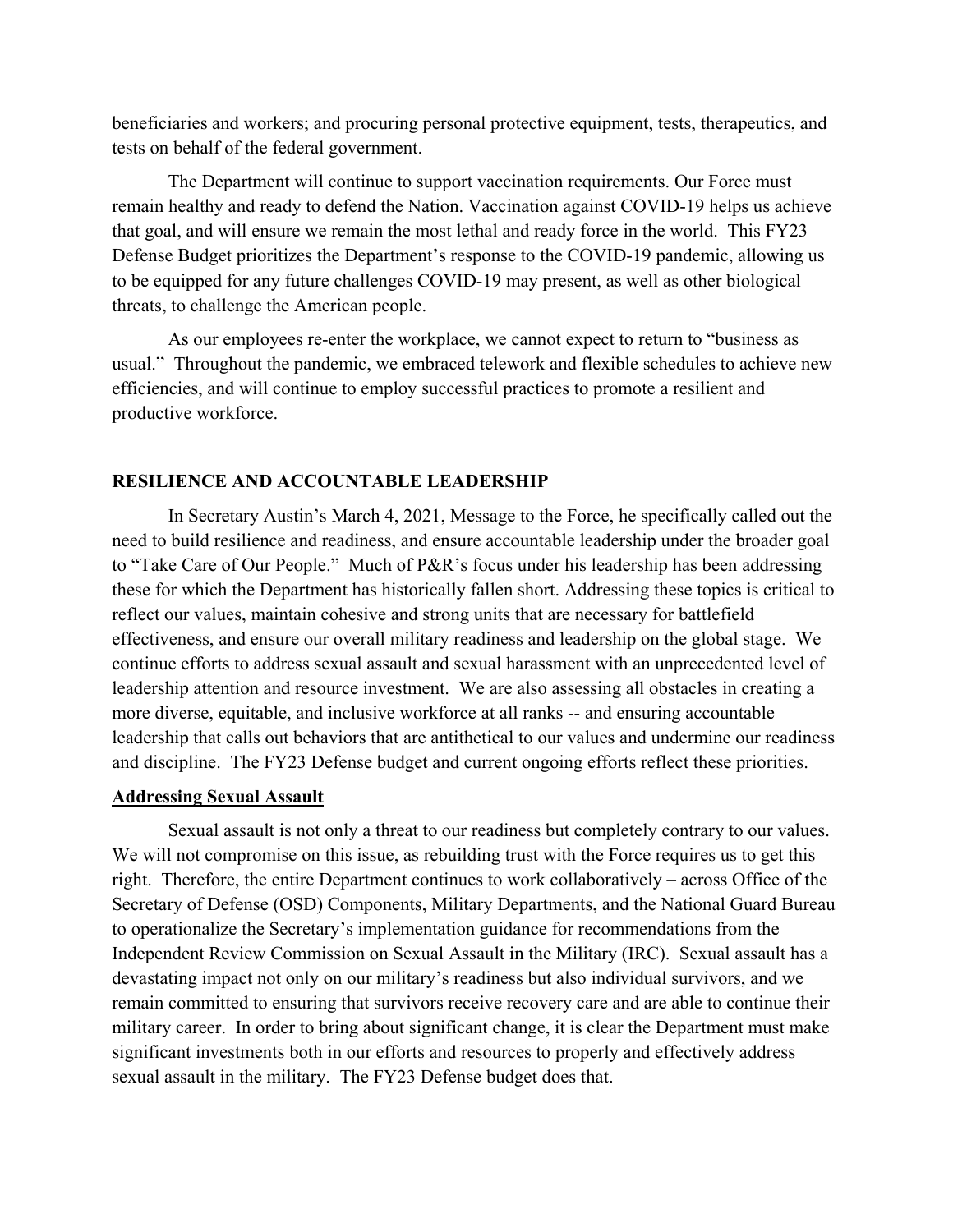Implementing the more than 80 IRC recommendations will require focused sustainment. Many recommendations (Tier 1 and Tier 2) are already ongoing or will begin in the short-term. And given the multi-pronged approach by and across every organization and installation worldwide, our plan reflects a conservative timeline to ensure we do this right and appropriately address any challenges or obstacles as we move across the tiers of recommendations. We are now developing IRC outcome metrics that will track and demonstrate progress implementing all recommendations, to include:

- Reforming military justice to put prosecution decisions for sexual assault, domestic violence, and other named offenses in the hands of trained, experienced and independent attorneys who report outside the command structure, and only to the civilian Secretaries of the Military Departments. This includes building a career track for military justice in each of the Services, to enable the development of a sustained cadre of these specialized prosecutors across the force.
- Fielding a full time, specialized prevention workforce in every Service to address risk and protective factors for sexual assault and other readiness impacting behaviors such as suicide and domestic violence.
- Revising our response workforce to provide sexual assault response coordinators and victim advocates with independence and expertise to foster recovery-oriented support and ensure victims have the resources they need, including phasing out the reliance on collateral duty/dual-hatted victim response personnel.

We believe our efforts will restore the trust and faith of our military, assist victims with recovery, and hold offenders appropriately accountable. We also want to express our appreciation to Congress for the sexual assault and sexual harassment prevention and response legislation included in the FY22 NDAA, which supported the IRC's recommendations and provided us additional authorities to implement these historic reforms. Now we ask for your support for the FY23 Defense Budget request that will provide the necessary resources to make these historic changes to reform military justice, field the specialized prevention workforce, train and equip response personnel, and empower victims' recovery. As stated in the report of the Independent Review Commission on Sexual Assault in the Military, "Moving the needle on sexual harassment and assault will require new investments in victim services and prevention." Again, these efforts not only reflect our values, but they will have a direct impact on improving military readiness and ensuring the unit cohesion necessary for success on the battlefield.

On-Site Installation Evaluations (OSIEs) are another example of the unprecedented steps Secretary Austin has taken to eliminate the presence of harmful behaviors in the military, protect our people and improve readiness. OSIEs are innovative, global, and recurring activities to help leaders up and down the chain of command drive data-driven improvements to their command climates – not only to prevent sexual assault and harassment but also other harmful behaviors such as suicide. This initiative expands the Department's renewed emphasis on the integrated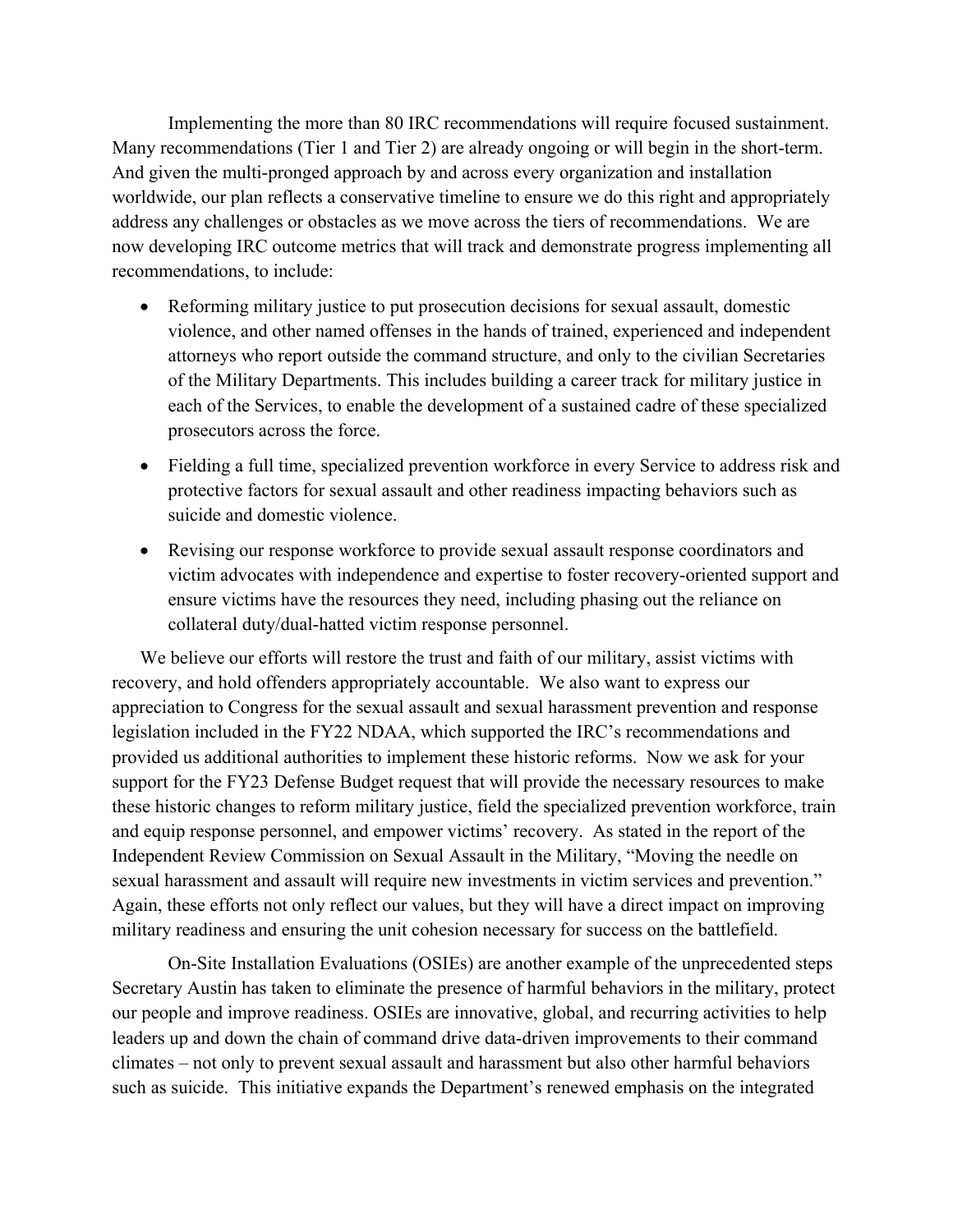prevention of harmful behaviors. OSIEs also heighten visibility of risk and protective factors impacting our installations and improve our chances of detecting and correcting of harmful behaviors before tragic incidents occur. Finally, OSIEs allow us to detect best practices and make them common practices, as well as identify where additional interventions or resources may be needed.

The inaugural OSIEs helped to establish a process, procedures, and data analyses that can be replicated in subsequent visits. The evaluations of 20 sites are now complete, and the 2021 OSIE Report includes findings from the on-site assessment, best practices and lessons learned, as well as actions the Department should undertake to improve and enhance our environments. Based on the 2021 OSIEs' helpful outcomes, Secretary Austin has determined that this effort will continue biennially.

#### **Suicide Prevention and Mental Health**

Every death by suicide is a tragedy and weighs heavily on the military community. The Department is steadfast in its commitment to suicide prevention, and the overall well-being of our Service members and their families. Suicide represents a complex interaction of psychological, biological, and environmental factors that vary among individuals. Because no two individuals are identical, our efforts seek to address a range of risk factors and enhance protective factors.

We are committed to addressing this issue, not only because it affects our missions, but more importantly because we have a moral responsibility care for people. Our public health approach focuses on reducing suicide risk for all Service members and their families by targeting the various underlying risk factors (such as relationship, financial, and mental health stressors), while also enhancing protective factors (such as social connections, coping skills, and safety in one's environment).

We are working to enhance holistic, data-driven suicide prevention, non-clinical policy, oversight, and engagement that address prevention across populations, and also clinical suicide prevention efforts with mental/behavioral health services. This approach enables us to address suicide comprehensively through a public health approach that leverages best practices, including from the Centers for Disease Control & Prevention. Our work incorporates community-based prevention efforts involving military leaders, family, peers, spouses, and chaplains.

One major challenge is the demand for mental health services is outpacing the supply of mental health professionals nationwide. Mental health concerns, and demand for mental health care, appear to have been exacerbated by the COVID-19 pandemic. DoD undertook rapid action to sustain mental health services, and continued to deliver care in a virtual environment, establishing Health Protection Condition linked guidance to standardize mental health operations during the COVID-19 response in order to protect providers, protect patients, and maintain routine care safely. We are working to develop a staffing model, which focuses on matching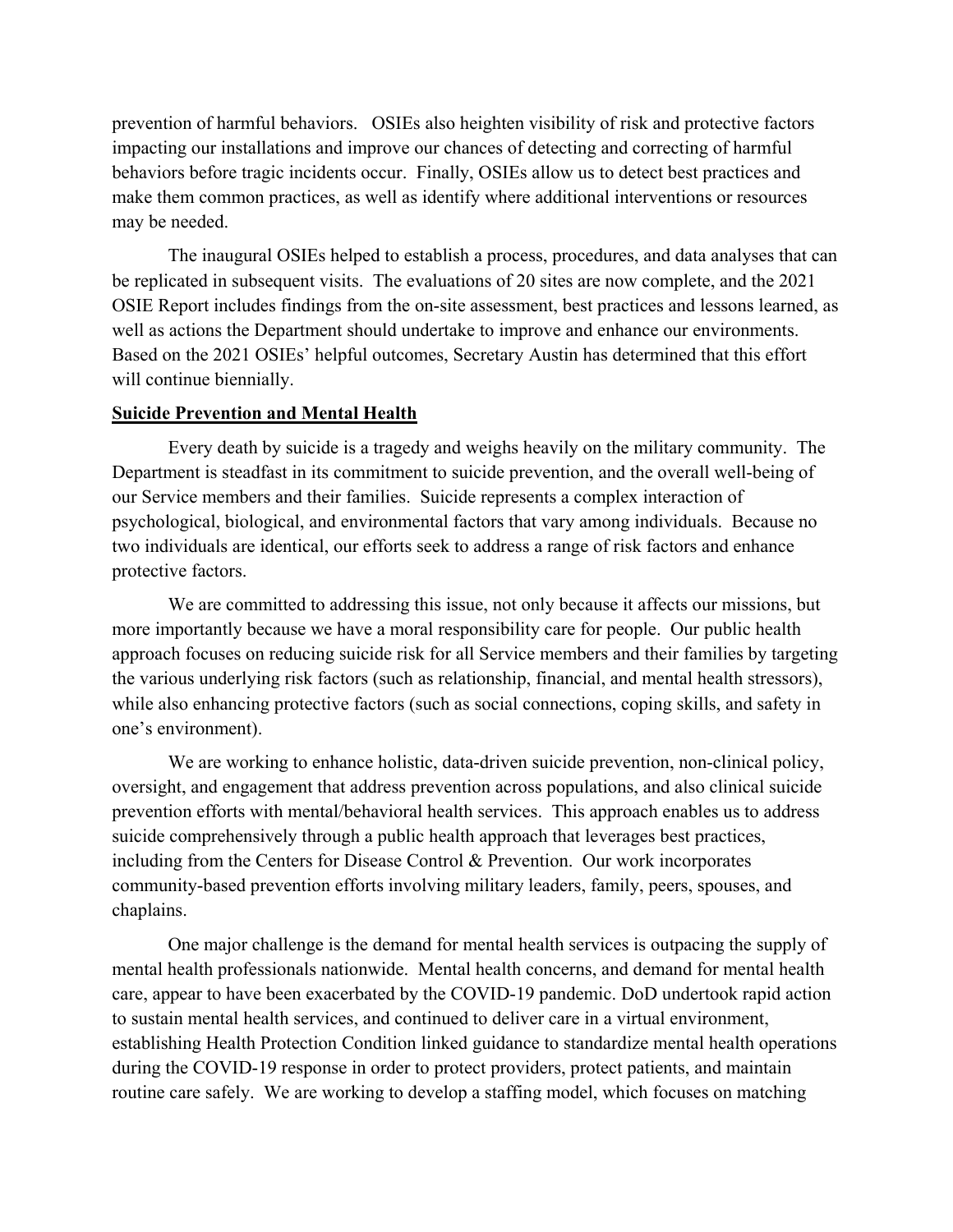supply to demand, optimizing provider availability (supply) with the goal of treating 100% of Active Duty Service members (demand) in the Direct Care system. To those ends, the Uniformed Services University for Health Sciences currently offers three mental health related degree programs: PhD in Clinical Psychology, PhD in Medical Psychology, and Doctor of Nursing Practice (DNP) in Psychiatric Mental Health. And to mitigate further challenges in supply, we continue to rely on the civilian network, aiming to provide care within the access to care standards for appointment wait time.

Pursuant to the FY2022 NDAA, Secretary Austin directed the creation of the Suicide Prevention and Response Independent Review Committee (SPRIRC) on March 22, 2022. The SPRIRC will conduct a comprehensive review of the Department's efforts to prevent suicide, visit multiple installations, and conduct additional information gathering to strengthen our actions. The Secretary directed the SPRIRC to seek long-term positive effects across the military. This effort supports the Department's continued focus on prevention, including alignment with the recommendations from the Independent Review Commission on Sexual Assault.

Secretary Austin chose nine installations to ensure each Military Department is represented, and to increase our understanding of the needs of various geographies, including geographically isolated and OCONUS locations like Alaska, acknowledging recent challenges. The selection process was data-driven, and included feedback from the Services and the National Guard Bureau. Through this review, we will leverage outside experts to critically examine how we can improve our policies and programs to best support our military community. Their independent recommendations will help inform change across our force to prevent future tragedies.

The Department has the responsibility to support and protect those who defend our Country and their families, and we must do everything possible to prevent suicide in our military community. Towards this goal, we seek to encourage help-seeking behaviors, eliminate stigma, and enable access to mental health clinical services for our Service members and their families.

#### **Diversity, Equity, Inclusion and Accessibility**

DoD has faced challenges in achieving desired diversity across the Total Force, particularly at leadership levels. Actions taken to date have not yet translated to the changes we desire. Additional steps are in progress to make improvements. To continue to improve, DoD is working to further to understand root causes in areas where we lack diversity, have measurable desired outcome metrics, maintain appropriate data to inform and target efforts, ensure environments are inclusive of all who serve, and have a strong governance structure to oversee these efforts.

Enhancing Diversity, Equity, Inclusion and Accessibility (DEIA) across our Department maximizes our ability to recruit and retain top talent, and DoD strives to ensure DEIA underpins every aspect of our approach to talent management. To facilitate, inform, and advance agency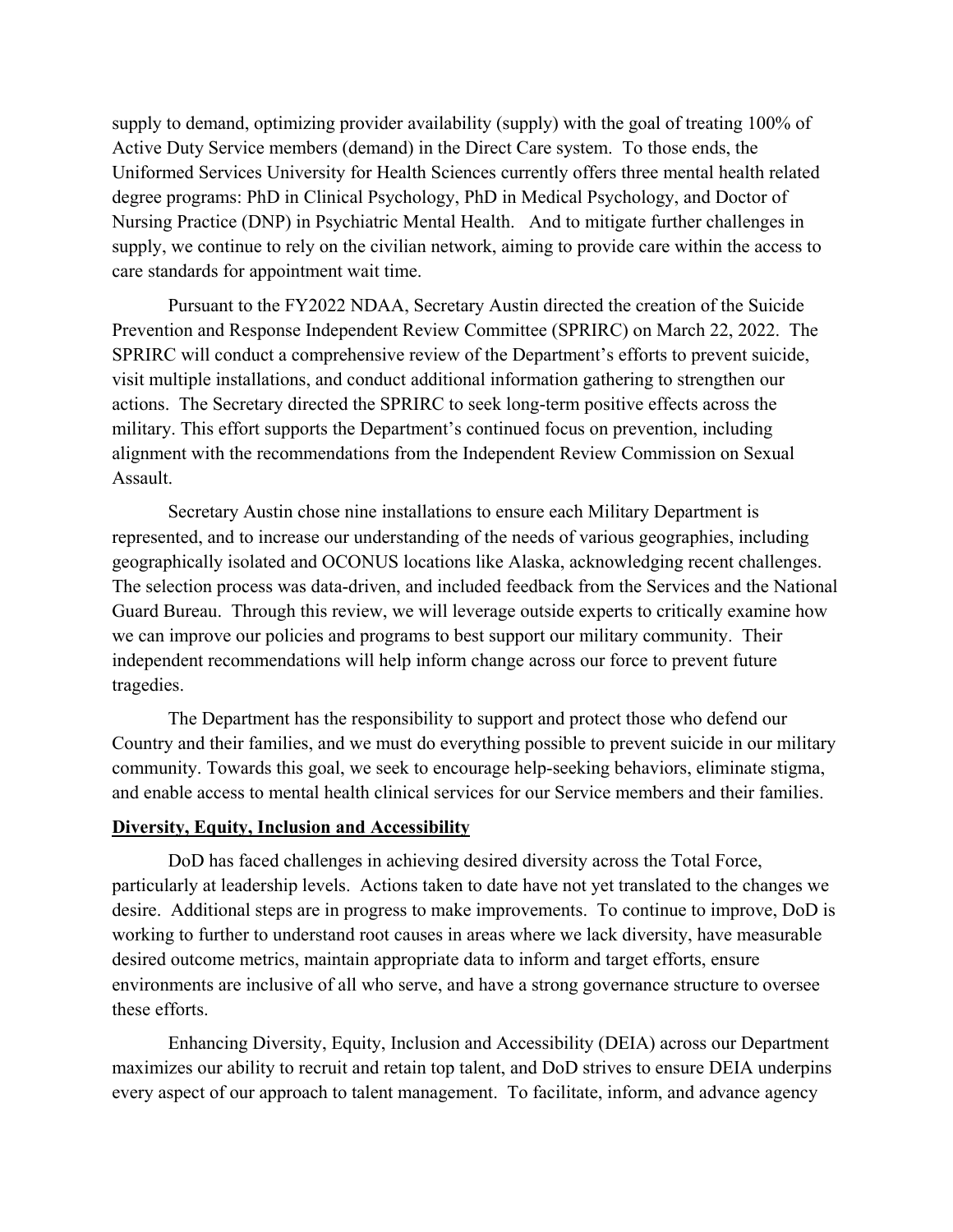progress on issues relating to DEIA, we established the DoD Equity Team (DET) in April 2021. The DET addressed a broad range of issues, including the need for increased diversity within the talent pipeline; challenges pertaining to DEIA data collection, analysis, and management; and integration of diversity and inclusion curriculum into leadership development training.

Furthermore, as part of President Biden's efforts, the Department carried multiple actions corresponding with DEIA-related executive actions from the White House. In accordance with Executive Order (EO) 13985 and EO 14035, and through the efforts of the DET, the Department evaluated external-facing programs and, in collaboration with the Domestic Policy Council, developed the DoD Equity Action Plan. DoD also looked at its internal practices for DEIA in its workforce culture, and is developing goals and objectives to advance DEIA. These accomplishments contributed to DoD's progress in the DEIA space.

While DoD is focused on these DEIA efforts to bring about long-term changes, the Department will also work to support the individual, interpersonal, and institutional factors that promote racial, ethnic, and gender diversity and inclusion in the military and eliminating any causal factors that prevent diversity or leads to discriminatory practices. We are taking steps to ensure our Service members and DoD civilian employees have an opportunity to achieve their professional goals based on merit, remove any barriers that prevent equal opportunity, and ensure a cohesive and ready force that reflects the diversity of our Nation.

## **SUPPORTING THE SUCCESSFUL TRANSITION FROM MILITARY**

When citizens join our All-Volunteer Force, they offer their lives for a number of years. In exchange, when they return to civilian life at the end of their commitment, they should be more competitive in the economic marketplace. This is the "social compact," and when DoD lives up to it, through programs like tuition assistance, credentialing, and SkillBridge, American society reaps the benefits. About 200,000 Service members transition out of the military each year. The transition from military to civilian life—especially the 365-days prior to the 365-days post separation—is widely recognized as a challenging and stressful time for Service members and their families.

#### **Tuition Assistance/ SkillBridge/ Credentialing**

DoD's Tuition Assistance (TA) program provides Service members with financial assistance to enhance their academic achievement (i.e., earn a degree or certificate) during their off-duty time, which in turn improves job performance, promotion potential, self-development, personal quality of life, and overall readiness. While TA is not specifically designed in support of the Service members' transition out of the military, it also provides ancillary benefit as an effective retention tool and supports their potential career after their service.

DoD's Credentialing, Apprenticeships (the United Services Military Apprenticeship Program – USMAP) and SkillBridge Employment Training programs exist on the spectrum of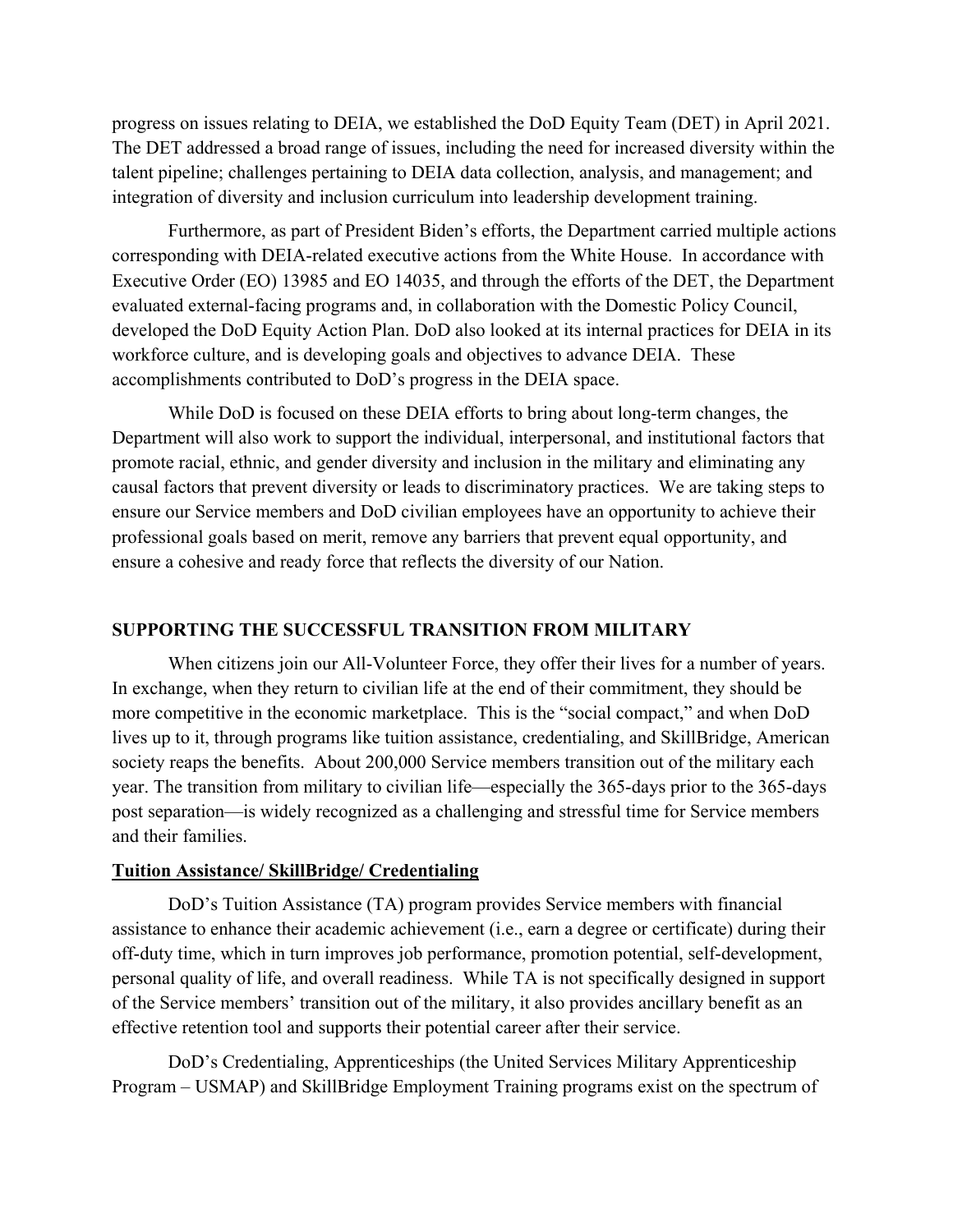how military training, experience, and skills relate to increased mission readiness and ultimately result in successful post active-duty careers. The demand for credentialing from Service members and industry continues to grow. Professional credentialing is an integral key of the Services' recruiting, in-service development, promotion, retention, and transition strategies. SkillBridge allows providers to sponsor a Service member to participate in civilian training (certificate or non-traditional courses), apprenticeship, and internship programs, starting up to six months before separation.

### **Transition Assistance Program**

Transition Assistance Program (TAP) delivery is a collaborative effort between DoD and the Military Services, Department of Labor, Department of Veterans Affairs (VA), and Small Business Administration; each with a primary area of responsibility and focus. However, the program succeeds due to a robust interagency collaboration and communications strategy that encompasses the four agencies listed above, and three additional agencies--Department of Homeland Security, Department of Education, and the U.S. Office of Personnel Management. Working together, these seven agencies and the Services provide consistent messaging and ensure collaboration and synchronization in the delivery of the program.

During TAP, all transitioning Service members complete a Military Occupational Code (MOC) crosswalk. They compare their military skills to civilian career opportunities and identify any gaps in education and training that they can then address to enhance civilian employability and marketability. Many transitioning Service members know that they want to pursue a specific course of education, a certain career field, or go into business for themselves. Others are undecided and could use more exploration and assistance in their career search. The MOC crosswalk is set up to help all transitioning service members refine their goals.

TAP also addresses transition-related risks and barriers as part of the initial counseling with a personal self-assessment administered by the Services. The self-assessment indicates potential risk and levels of support required. If an assessment indicates the need or desire for follow-on support, the Service member is connected via a warm handover to the appropriate agency or support organization for specialized assistance targeted the specific needs.

## **DoD-VA Collaboration**

The DoD and VA relationship is stronger now than ever before, as both Departments leverage shared resources and interconnected processes to support Service members, Veterans and their families. And this past year, we renewed our shared commitment to support publishing a five-year joint strategic plan focusing on healthcare, benefits and service delivery, job training, transition, and modernized business practices.

A goal within both Departments is to enhance the transition and post-separation experience of Service members. VA and DoD have designated the 365-days prior to transition through the 365-days post transition as the critical transition period. During this period,